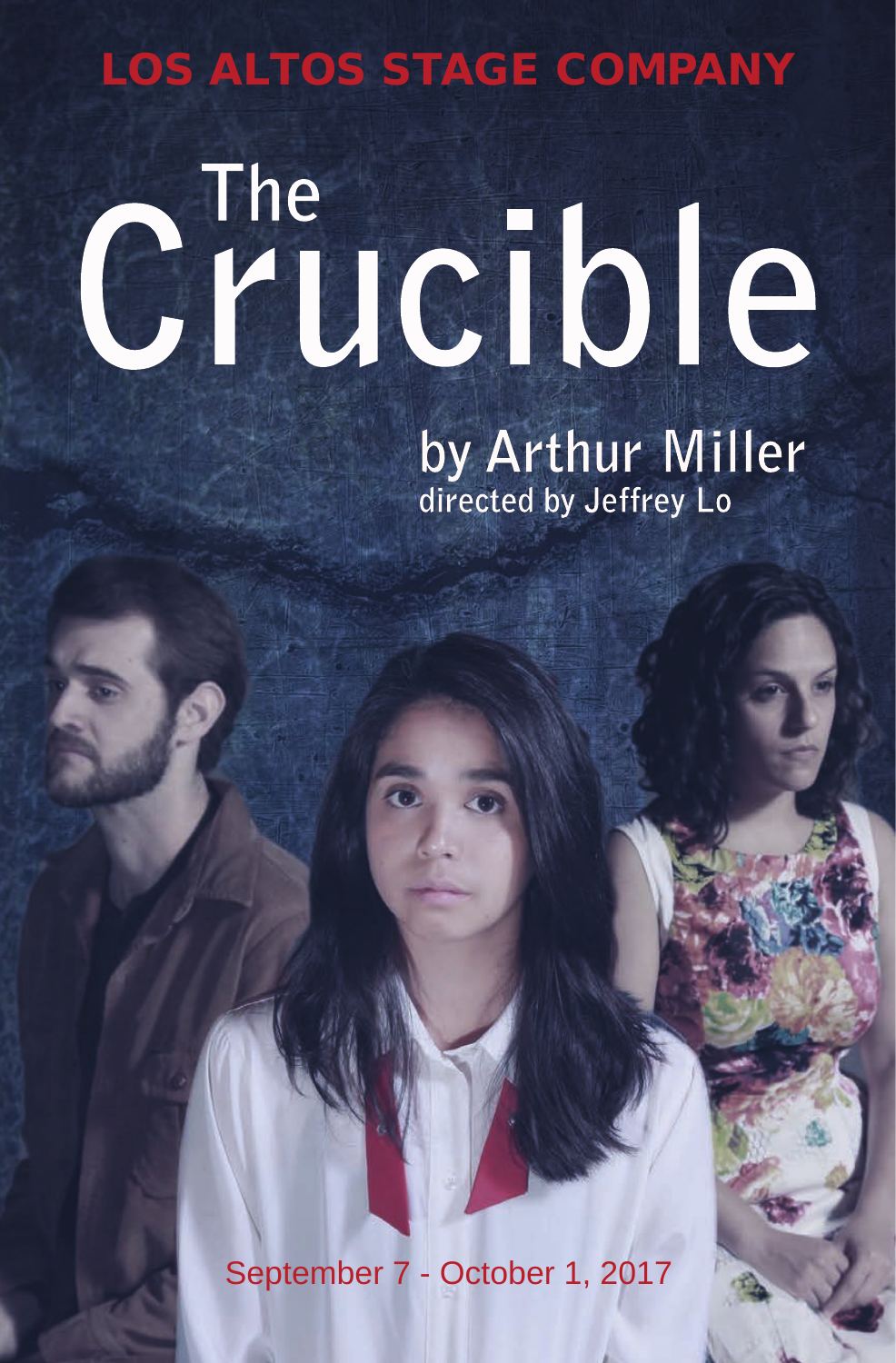he mission of the Los Altos Stage Company is to present theater that The mission of the Los Altos Stage Company is to present theater that<br>celebrates the rich diversity of American art and culture, to foster an enduring commitment to the performing arts and artists, and to serve as a welcoming and creative gathering space for our community.

Los Altos Stage Company is a quintessential neighborhood playhouse. Each season, we strive to bring together a diversity of theater practitioners, enthusiasts, and supporters to create and explore American musicals, comedies, and dramas; balancing work that entertains, engages, provokes and inspires our audience. Leveraging the special nature of our intimate theater, we believe in building deep connections between artist and audience, in offering high production values, and in creating an audience experience that is warm, welcoming, and personal.

Los Altos Stage Company plays an essential role in our community by creating and presenting live theater in Los Altos, serving as a cultural hub for local residents, and inspiring a passion for the performing arts in current and future generations. By fostering a deep commitment and connection to the performing arts locally, we seek to advance a more vibrant cultural community throughout our region. Since our inception, the Los Altos Stage Company has produced more than 125 productions.

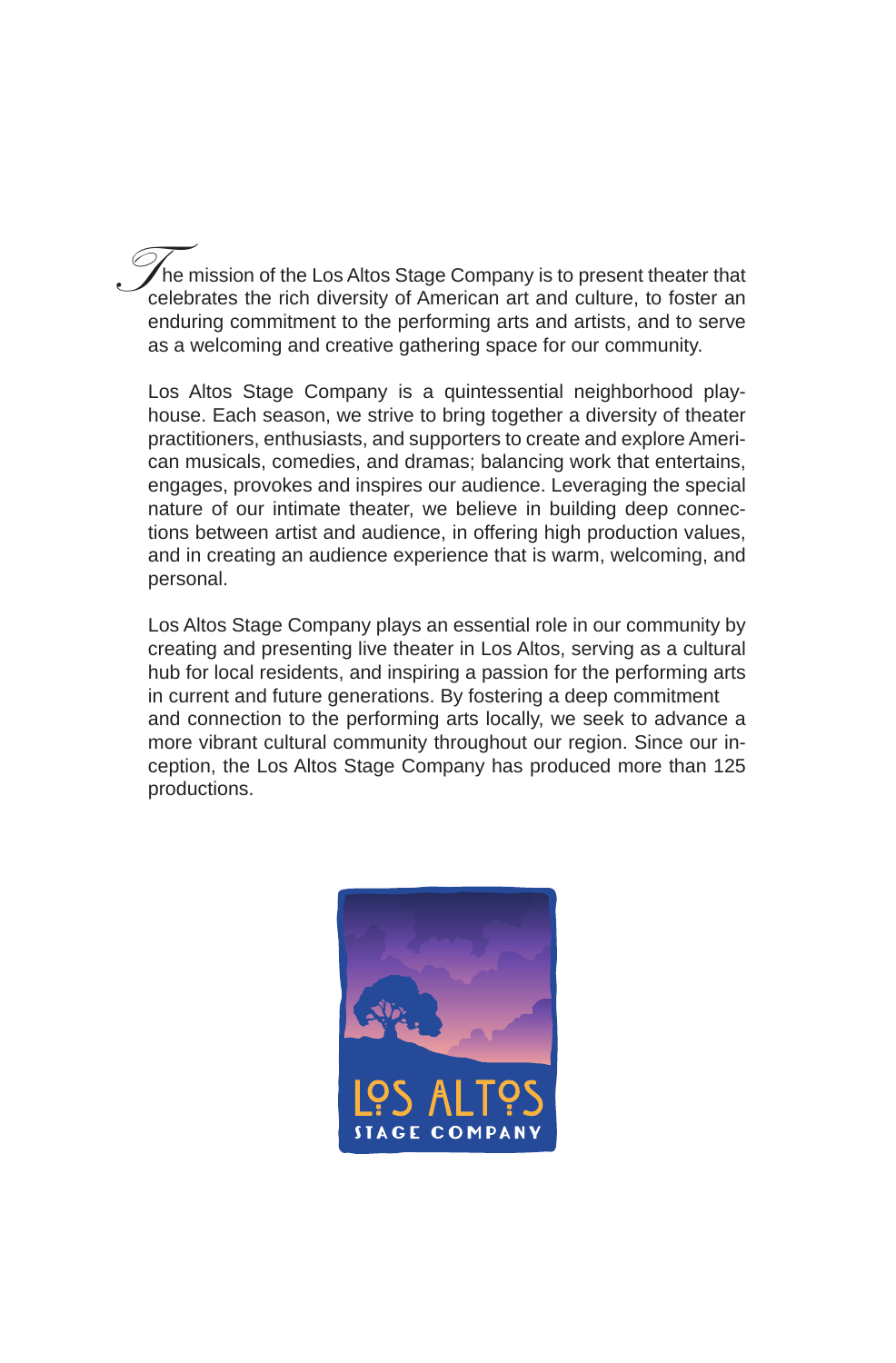**Los Altos Stage Company**

presents

## **By Arthur Miller The Crucible**

**Directed by** Jeffrey Lo

**Assistant Director** Kieran Beccia

**Choreographer** Meredith Joelle Charlson

> **Stage Manager** Aya Matsutomo

**Scenic Designer** Randy Wong-Westbrooke

> **Costume Designer** Brooke Jennings

**Lighting Designer** Nick Kumamoto

**Sound Designer and Composer** Howard Ho

> **Properties Designer** Ting Na Wang

> > **Dramaturg** Grace Hoffman

**Directing Intern** Jessica Skinner

**Scenic Carpenter** Ken Kilen

**Technical Director and Scenic Carpenter** Gary Landis

The videotaping or other video or audio recording of this production is strictly prohibited.

*THE CRUCIBLE* is presented by special arrangement with Dramatists Play Service, Inc. New York.

*THE CRUCIBLE* is performed with one fifteen-minute intermission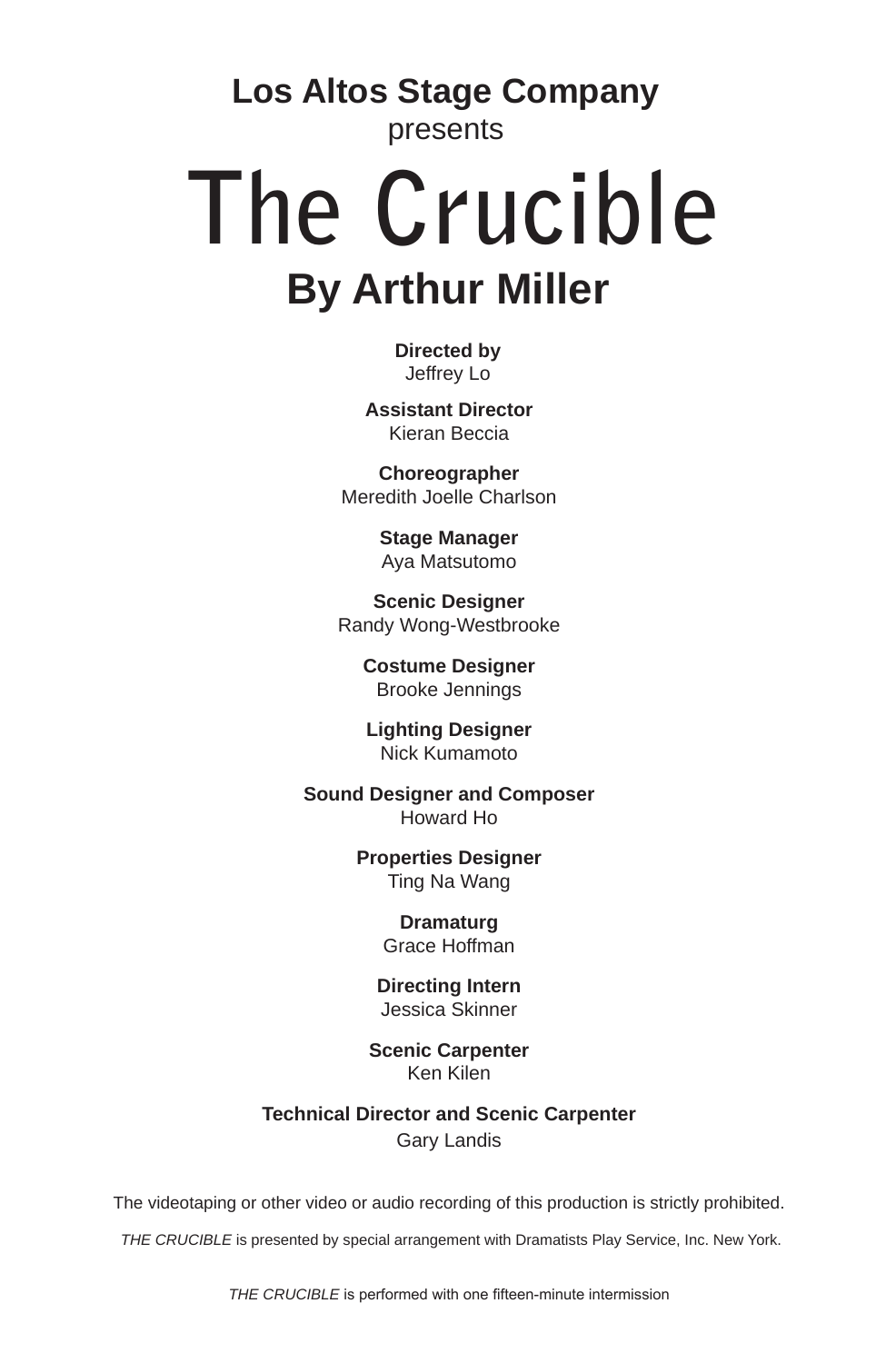## **THOUGHTS FROM THE STAGE**

 It may surprise you to know that when *The Crucible* first premiered in 1953, it was not received well. That's actually putting it lightly. It was described as "too conscious of its implications" and "cruder." Admittedly, *The Crucible* was released when questioning authority was as good an idea as sticking a finger in the toaster. Playwright Arthur Miller was making a bold statement in writing this piece and putting his weight behind it—*The Crucible* came after *Death of a Salesman*, so everyone was itching to see what he'd write next. And here it is: a play about the perils of McCarthyism masked in the historical context of the Salem witch trials.

 Here is proof that bad reviews aren't the end of the world. Today, *The Crucible* is widely read, studied and performed. We are a part of that. Why? Because this material is malleable. One production could focus on female authority and the power of sexuality. Another could narrow in on the all-consuming fear and paranoia and use that as the artistic impetus. Both threads of thought would be accurate to the script. Ultimately, *The Crucible* stands out in this moment because America is undergoing its own shift in power, and while we're not screaming, "Witch!" at our neighbors, there is certainly unrest. Art continues to be a political act. On behalf of the cast, crew and creatives, we look forward to sharing to this with you.

Grace Hoffman, Dramaturg

## Betty Parris…………………………………………………….................…. Ellen Schwartz The Reverend Samuel Parris……………………………….............………. Damian Vega Tituba…………………………………………………………..........……………… Leslie Ivy Abigail Williams..............................................................................Nicole Apostol Bruno Susanna Wallcott……………………………………...........……………….. Brittany Pisoni Mrs. Ann Putnam/Sarah Good…………………...........………………. Marjorie Hazeltine Thomas Putnam……………………………….........…………………… Michael Champlin Mercy Lewis……………………………….....……………………………………. Neiry Rojo Mary Warren…………………………........................…………………….… Alexandra Ho John Proctor…………………………........……………………………………… Max Tachis Rebecca Nurse………………….......................…………………...Carolyn Ford Compton Giles Corey…………………...………………………………………………..… Gary Landis The Reverend John Hale…….............……………………………… Maria Giere Marquis Elizabeth Proctor………………….......................……………..… Roneet Aliza Rahamim Francis Nurse…………….....................................………………...............Joe Antonicelli Ezekiel Cheever……………………..............……………………………... Cameron Wells John Willard………………………................................……………….. Mathew Espinosa Judge Hathorne……………….......................................…………....… Shareen Merriam Deputy-Governor Danforth…………….....................................……………… Jeff Clarke

## **THE CAST**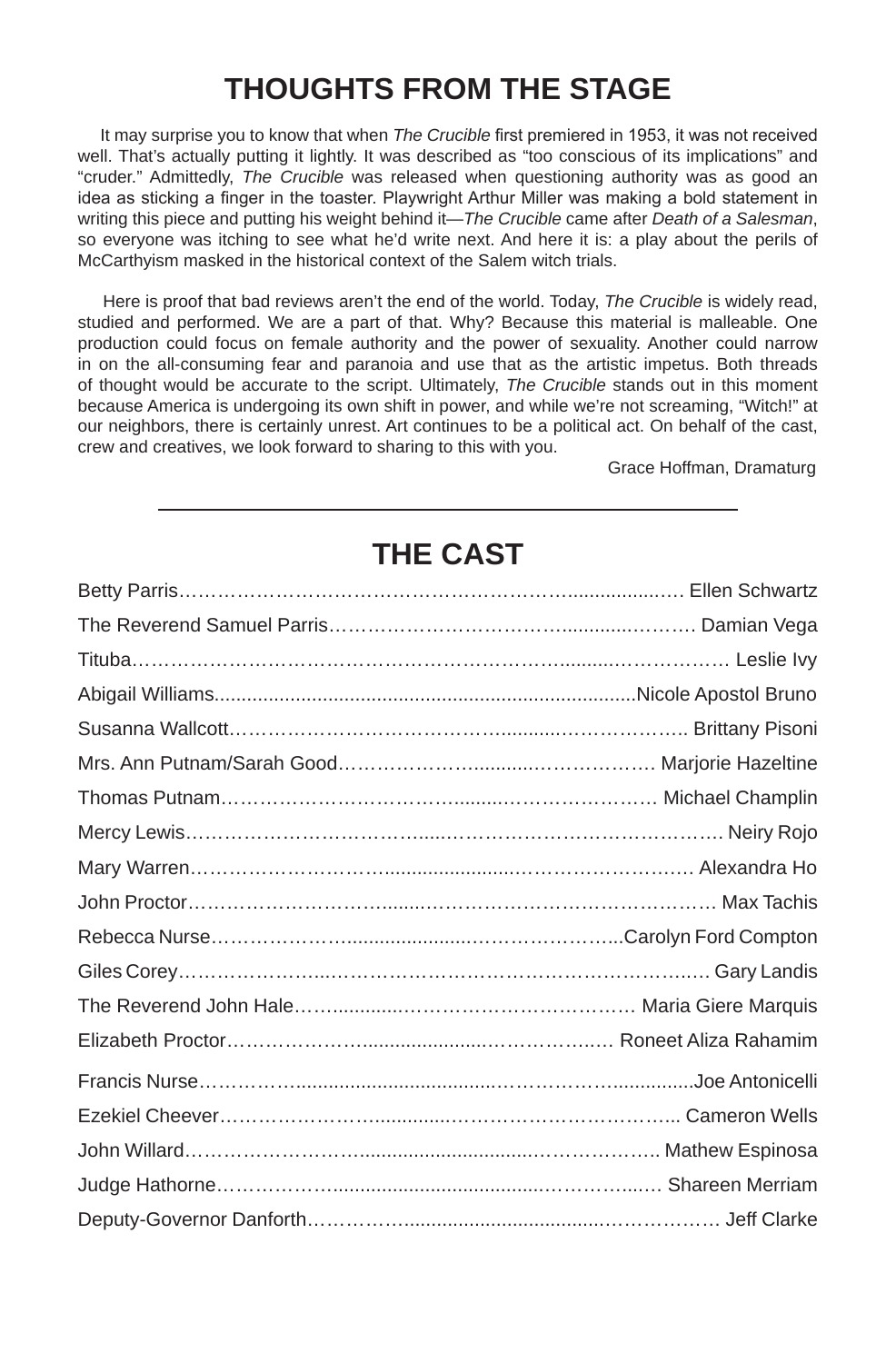## **THE ACTORS**





Joe Antonicelli Nicole Apostol Bruno Michael Champlin Jeff Clarke



















Gary Landis



Brittany Pisoni Roneet Aliza Rahamim Neiry Rojo Ellen Schwartz









Max Tachis **Damian Vega** Cameron Wells

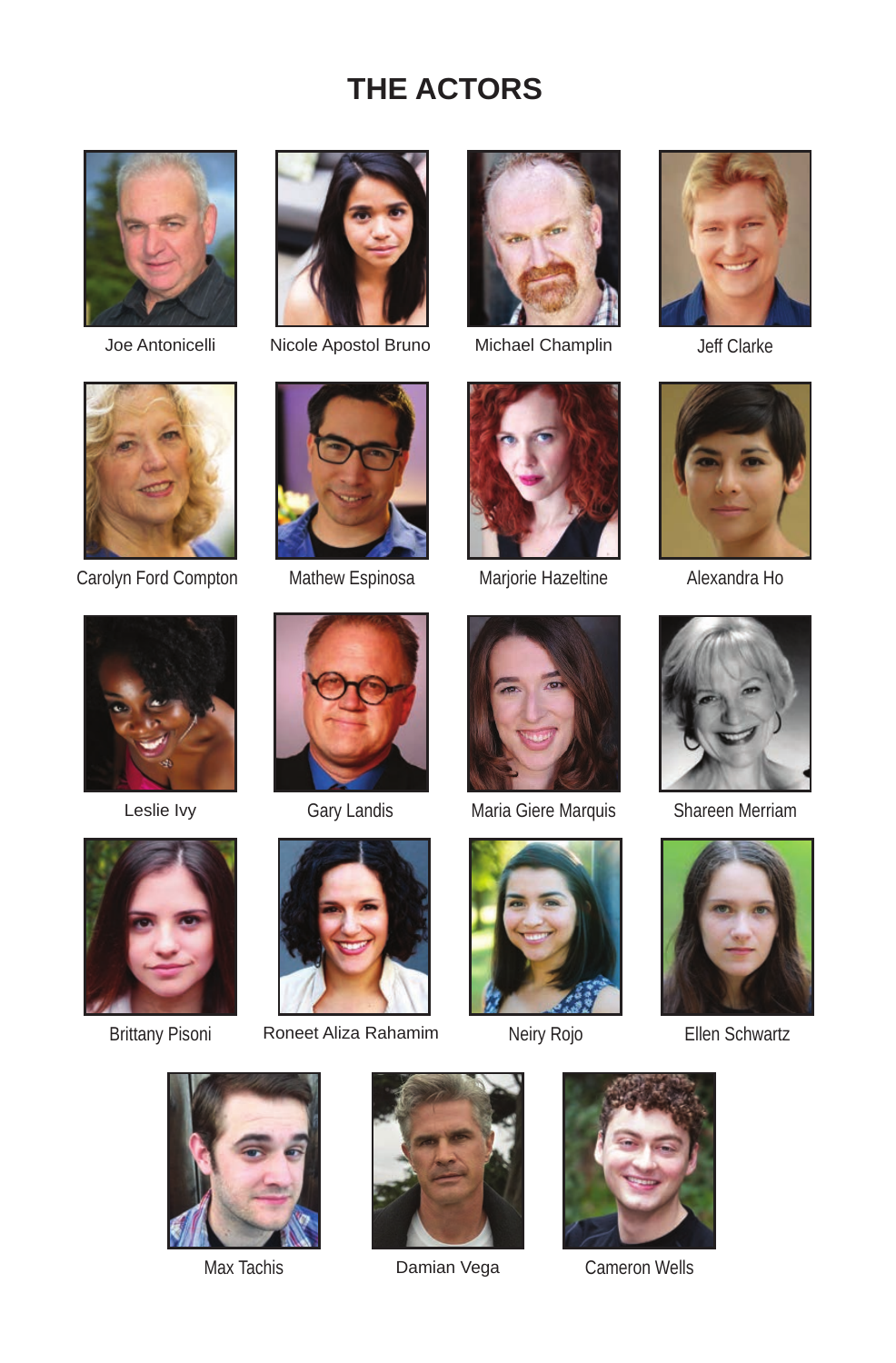## **THE ACTORS**

**Joe Antonicelli** (Francis Nurse) Joe was last seen at LASC in *One Flew Over the Cuckoo's Nest* as Martini. He previously appeared here in *Catch-22* as Col. Korn and Dr. Daneeka and in *Man of La Mancha* as The Governor / Innkeeper. Favorite roles in the Bay Area and Los Angeles include Lord Capulet in *Romeo and Juliet*, Squire Trelawney in *Treasure Island*, Charles in *Pippin*, Joe Benjamin in Neil Simon's *God's Favorite* and Papa Bonaparte in *Golden Boy*. Joe is an Education Associate and Enrichment Leader / Drama Specialist with the Campbell Elementary School District and has written, produced and directed several Children's Theatre Productions with the Americaed After School and Summer Programs.

**Nicole Apostol Bruno** (Abigail Williams) Nicole is excited to begin her first production at Los Altos Stage Company after graduating from Southern Oregon University with her BFA. As an intern at the Oregon Shakespeare Festival in 2016, she understudied multiple productions including *Richard II* and the world premiere adaptation of *Great Expectations*. Recent Bay Area credits: *Much Ado About Nothing* at Marin Shakespeare Company, and *Best of Playground 21* and *Outspoken* at the New Conservatory Theatre Center (YouthAware Tour)

**Michael Champlin** (Thomas Putnam) Michael is a South Bay actor and director who has been seen in and helmed productions at The Pear, Palo Alto Players, The Dragon, Silicon Valley Shakespeare, TheatreWorks and Peninsula Youth Theatre -- and this is his first production at Los Altos Stage Company! Thanks to the fantastic cast, crew and production team! As always, Michael sends his love and thanks to his wonderful wife Katie, and his boys Jack and Henry.

**Jeff Clarke** (Deputy-Governor Danforth) Associate Artistic Director Jeff Clarke returns to the Bus Barn stage, having been last seen as Algernon in *The Importance of Being Earnest.* Favorite Bay Area theatre credits include Dr. Orin Scrivello in *Little Shop of Horrors* and Mr. Applegate in *Damn Yankees* (Foothill Music Theatre), The Duke in *Measure for Measure* and Edgar in *King Lear* (Silicon Valley Shakespeare), Biff Loman in *Death of a Salesman* and the Third Man in *The Baltimore Waltz* (Pear Ave), and Satan in *The Last Days of Judas Iscariot* and Joe Pitt in *Angels in America (parts I and II)* (City Lights.) Jeff also made his directorial debut for LASC last season with the TBA Recommended *One Flew Over the Cuckoo's Nest.* He will make his debut with Palo Alto Players in *The Laramie Project* in January, 2018. Before joining the staff of LASC, Jeff served as Senior Drama Specialist for Bullis Charter School from 2009-2016. For Einat, Max, and Ginger.

**Carolyn Ford Compton** (Rebecca Nurse) This is Carolyn's third time tripping on this stage in Los Altos, having performed in *Clean House* and *Over the Tavern.* Other favorite shows along the Peninsula and in SF include *Quality of Life, Uncle Vanya, Macbeth, Romeo and Juliet,* and *Charley's Aunt* among others.She is grateful for the opportunity to work with this cast and director, and is ever thankful to her Darlin' Darryl for all his support. Carolyn studies at BHP, SF and is represented by Johnson Talent Agency.

**Mathew Espinosa** (Willard) Mat is thrilled to be debuting with Los Altos Stage in *The Crucible*. He is an active member of San Jose's Teatro Visión, where he has performed in *Macario* and taught youth Chicano teatro classes. Prior stage credits include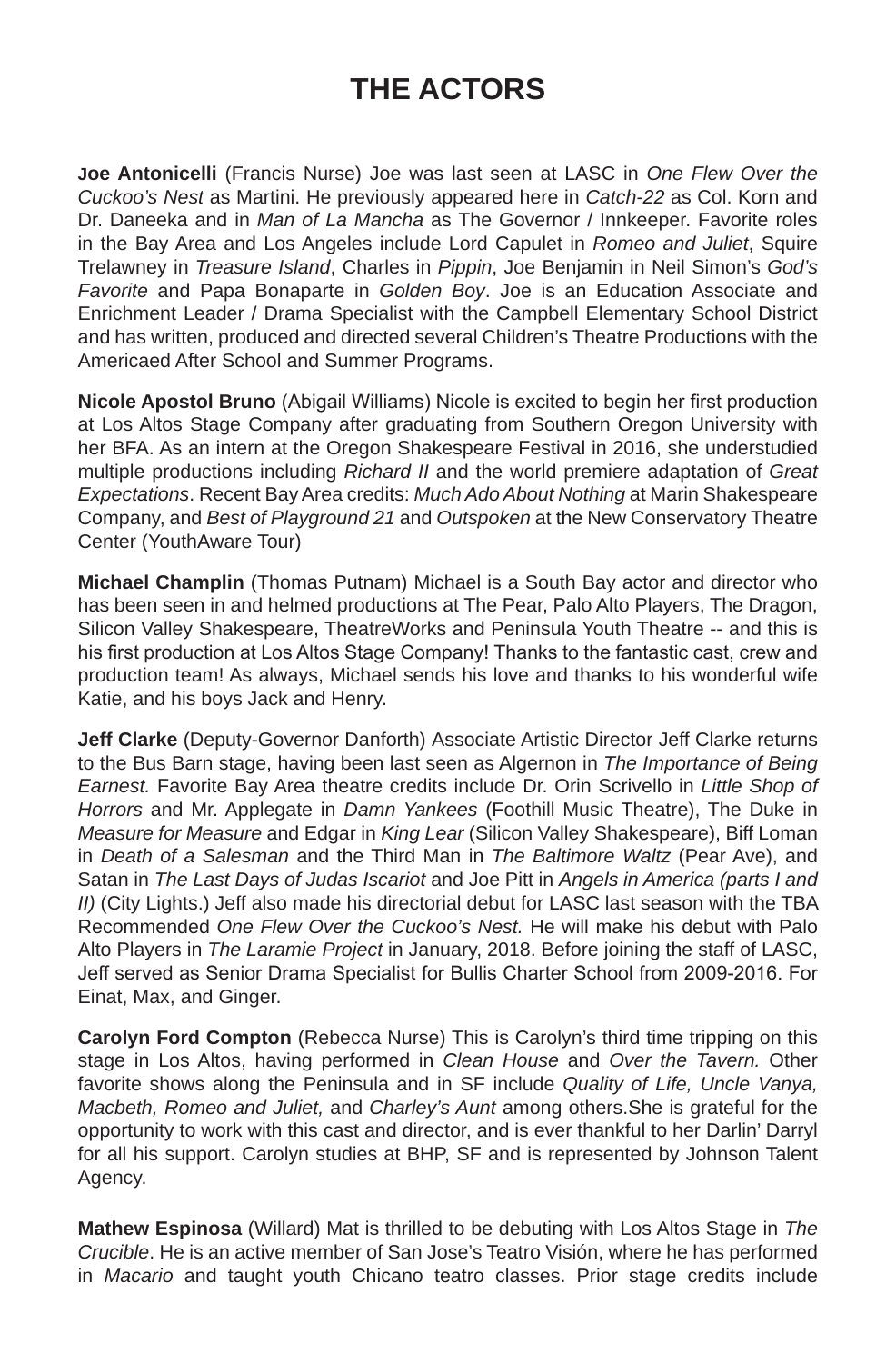Chicano theater productions of *Under the Western Sky* and *Santos & Santos* with Sacramento's Teatro Espejo, a Honolulu production of *A Streetcar Named Desire,* and a Balinese shadow puppetry performance of *The Tempest*. Mat has a B.S. in Theater from Vanderbilt University in Nashville. He is an educator by day and currently works as the coordinator for multilingual education services for Santa Clara County.

**Marjorie Hazeltine** (Ann Putnam/Sarah Good) Marjorie is pleased to return to the Los Altos Stage Company and delighted to work once again with director Jeffrey Lo. Recent credits include Beatrice in *A View From the Bridge* (The Pear), Karen in *August: Osage County* (The Pear), Charlotte in *Sunlight* (Dragon Productions), Hermia in *Dead Man's Cell Phone* (Los Altos Stage Company), The Unknown in *The Star Without a Name* (Dragon Productions), Dale Pittman in *The North Plan* (Renegade Theatre Experiment), Blanche DuBois in *A Streetcar Named Desire* (Northside Theatre), Lindsay in *Some Girl(s)* (Dragon Productions)*,* and Catherine in *Proof* (Northside Theatre). Marjorie holds an M.A. in Performance Studies from UNC Chapel Hill, and she currently teaches at The Harker School in San Jose.

**Alexandra Ho** (Mary Warren) is thrilled to be a part of The Crucible. She has performed with Shakespeare Santa Cruz in *Henry V* (Boy), and *Tom Jones* (Mrs. Waters). She has also worked with San Jose Stage Company, Marin Shakespeare and TheaterWorks. Alexandra has her BA in psychology from UCSC.

**Leslie Ivy** (Tituba) Leslie has been performing as a singer/actor for many years. She was most recently seen in a reading of *An American Daughter* as Judith with Encore Players, and as Tracey in an original production entitled *Backslide*. In 2014 she won a TBA Award for her performance as Celie in *The Color Purple* with Hillbarn Theatre. Other productions on her resume include *Ragtime, Chicago, Hairspray, Lysistrata, Little Shop of Horrors*, and *All Shook Up* to name a few as well as song writing and performance credits on the sound track for the Fox Searchlight film, *Phat Girlz*. She is very excited to make her debut with Los Altos Stage Company.

**Gary Landis** (Giles Corey) Gary joined the Los Altos Stage Company in 2012 and was named Executive Director in 2013, bringing with him 25 years of arts management experience with organizations large and small across a variety of disciplines. Over the past five years, Gary has been intimately involved in all aspects for the theater including: Sound Designer for *The Wizard of Oz, The Great American Trailer Park Musical*, and *Chitty Chitty Bang Bang;* Projection Designer for *Chitty Chitty Bang Bang, Dead Man's Cell Phone, Assassins*; Technical Director and Scenic Carpenter for *Who's Afraid of Virginia Woolf?, Urinetown, Chitty Chitty Bang Bang, Dead Man's Cell Phone, and Man of La Mancha, Bat Boy, Assassins* and *Yellow Face*; actor in *Harold and Maude, Urinetown, Catch-22*, *Circle Mirror Transformation* and *One Flew Over the Cuckoo's Nest*; and Director for *The Fantasticks, Maple and Vine*, and *Middletown.*

**Maria Giere Marquis** (Rev. John Hale) Maria has been acting in the Bay Area since 2008, and is a theatre and voice actor, as well as corporate trainer committed to making work less boring. She most recently appeared as Edna Pontellier in the Breadbox's world premiere adaptation of *The Awakening* and as Alex in *On the Verge* at Dragon Productions. You may have also seen her at City Lights Theatre Company, The Pear Avenue Theatre, Custom Made Theatre, and Impact Theatre where she was a company member specializing in Shakespeare. Learn more about her at www.mariagmarquis. com. You can also find her audiobooks on audible.com. Thank you for supporting new work in San Francisco. Love to S.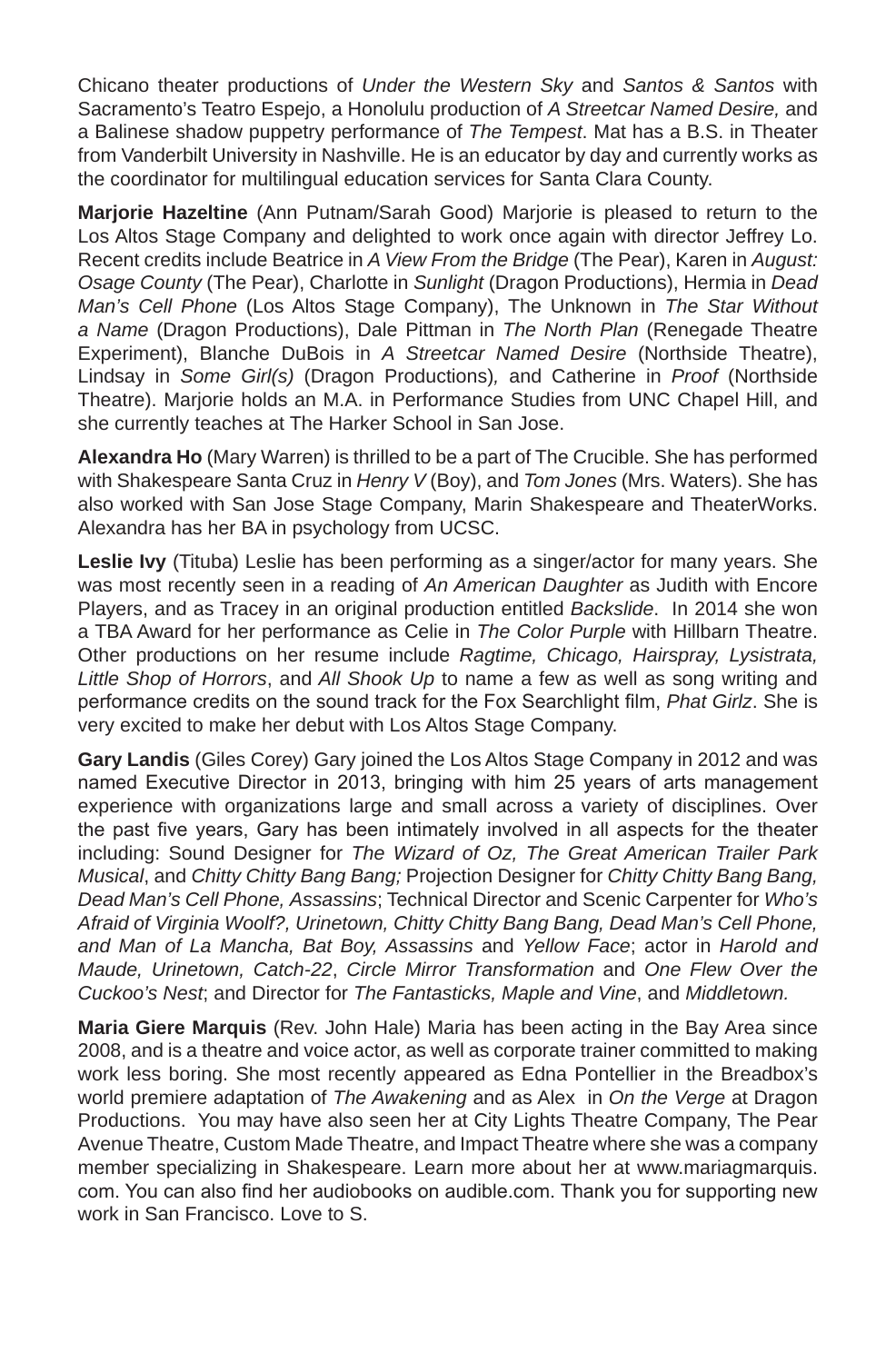**Shareen Merriam** (Judge Hathorne) Shareen is happy to return to LASC in this brilliant play with such talented colleagues. She has worked with City Lights, Palo Alto Players, The Dragon, Broadway West, and Northside in several plays as an actor and as a director. She holds an M.A. in theatre, has taught theatre arts for 35 years locally and at Northwestern, is a founding member of The CA Arts Project, and Theatre Bay Area. Thank you for supporting theatre. Love and appreciation to my family and friends.

**Brittany Pisoni** (Susanna Wallcott) Brittany is extremely excited to be back working with the Los Altos Stage Company! She was last seen in last season's production of *Circle Mirror Transformation* as Lauren. She is a current Foothill College student studying Theatre Arts. Brittany's Foothill credits include *Appointment with Death* as Nadine Boyton, *Cymbeline* as Cloten's companion, and the staged reading of *Angles in America: Perestroika* as the Angel. Her other credits outside of Foothill include *West Side Story* at City Lights as a Jet Girl dancer and *Dames at Sea* with West Valley Light Opera in their tap ensemble. Brittany has trained as a dancer for 15 years, studying in ballet, tap, jazz, modern, and lyrical dance. She would like to thank her family, friends, and teachers for their support!

**Roneet Aliza Rahamim** (Elizabeth Proctor) Roneet is very glad to be back at LASC for this passion project! Working with these amazing artists, she brings her love for this play back from her days at Gunn High School, when she student directed the senior production. You may have seen her on the LASC stage in *Middletown*. Most recent performances have been: *MacBitch* with The Breadbox, *Frankenstein* with City Lights Theater Company, *The Diary of Anne Frank* with Palo Alto Players. Some favorite roles to date are: Constanza in *Amadeus* and Ayelet in the 2016 TBA Award winning *Handle With Care* at CLTC, and Janice in *Crumble (Lay Me Down Justin Timberlake)* back in Minneapolis, MN with Swandive Theater Company. Look for her in *The Laramie Project*  at Palo Alto Players in January 2018. www.roneet.com

**Neiry Rojo** (Mercy Lewis) Neiry is happy to be a part of the telling of this story with Los Altos Stage Company. Recent roles include Ismene in The Cutting Ball Theater's *Phedre*, Soubrette in Ross Valley Player's *Emilie*, and Marela in Ross Valley Player's *Anna in the Tropics*. She has previously worked with Shakespeare Santa Cruz, TheatreWorks Silicon Valley, Coastal Repertory Theater, Half Moon Bay Shakespeare Company, PlayGround, The Breadbox Theater, and more. In the coming months, she will be making her directing debut with *The Children's Hour* at Ross Valley Players. She works as a teaching artist for American Conservatory Theater and earned her M.A. in Theatre Arts from UC Santa Cruz.

**Ellen Schwartz** (Betty Parris) A Los Altos 10th grader, Ellen is thrilled to be making her Los Altos Stage Company debut. Previous favorite roles include Eleanor in *The Haunting of Hill House* with Los Altos Stage Company's youth division; and Alice in *Alice in Wonderland*, Sara in *The Little Princess*, and Hermia in *A Midsummer Night's Dream*, all with Los Altos Youth Theatre. In her spare time, Ellen drinks copious amounts of coffee, does her homework, and herds her nine ducks.

**Max Tachis** (John Proctor) Max is excited to debut at Los Altos Stage Company in *The Crucible*. A regular in the Peninsula and South Bay theatre scenes, he has been onstage most recently in *The Graduate* (Benjamin) with Palo Alto Players and *Frankenstein* (Victor Frankenstein) & *Ideation* (Scooter) with City Lights Theater Company. As a playwright he had his first world premiere, *Perishable, Keep Refrigerated*, in 2014 with Renegade Theatre Experiment.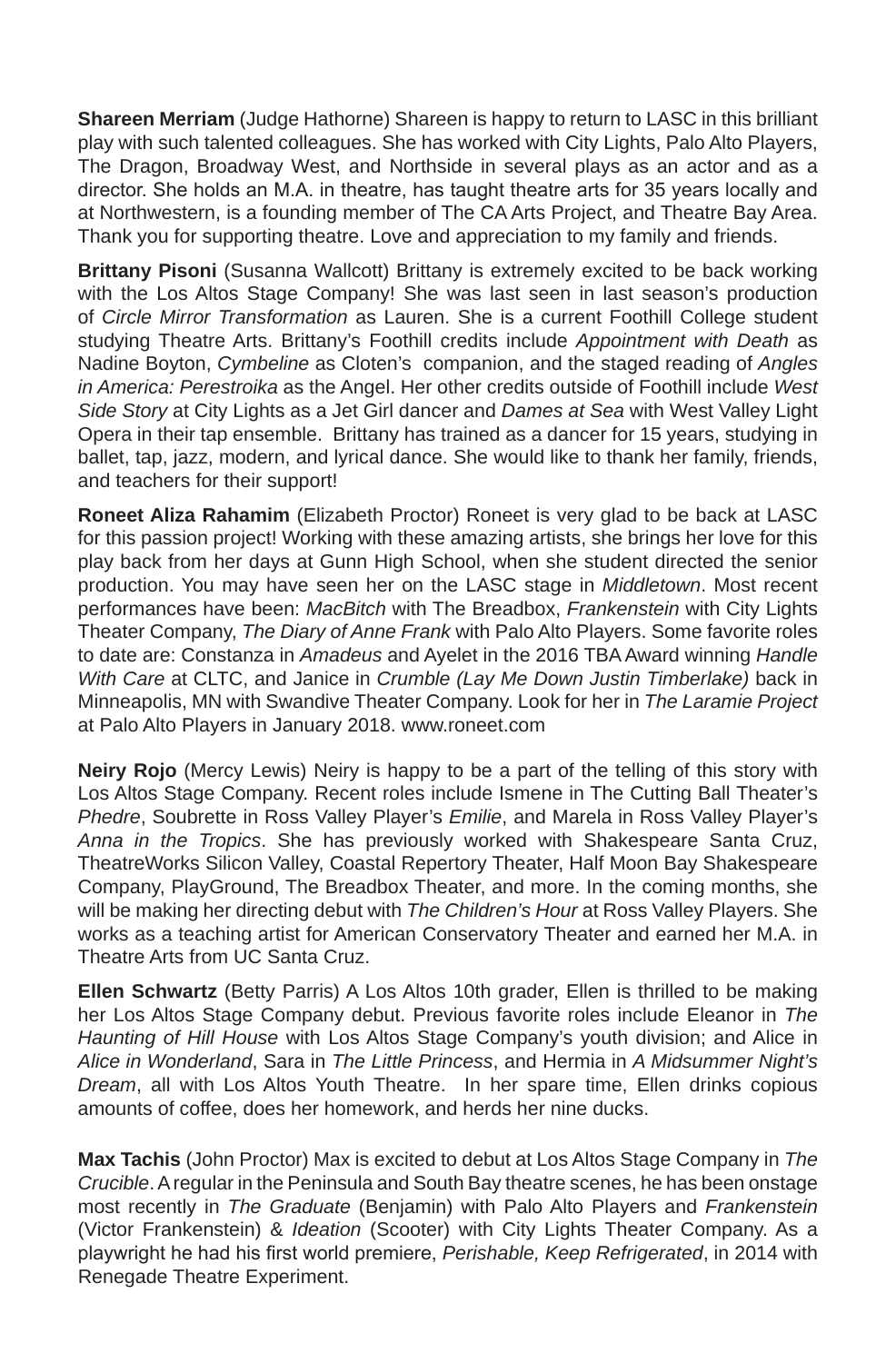**Damian Vega** (Rev. Samuel Parris) Damian is very happy to be making his 2nd appearance on the LASC stage after first appearing in last season's *Circle Mirror Transformation*. He's also incredibly excited to be working with Jeffrey Lo as well as this ridiculously talented and diverse cast. A San Francisco native, Damian lives in the South Bay and has enjoyed performing on stage around the Bay Area. Some favorite shows he's performed in are *ART* with PA Players, *Animals out of Paper, August: Osage County, In the Next Room (or the Vibrator Play)* and *Truce: A Christmas Wish from the Great War* with CLTC, and *Comedy of Errors* with SJCC. A proud member of SAG/AFTRA, Damian has worked in a variety of mediums in both San Francisco and Los Angeles. Always thankful to his family and friends for their continued support. www.damianvega.net

**Cameron Wells** (Ezekiel Cheever) Cameron is thrilled to make his Los Altos Stage Co. debut! Favorite past roles include Bernard in *Arcadia*, The Narrator in *The Good Doctor*, Jacob in *Awake & Sing!*, Gonzalo in *The Tempest* and Henry in *How He Lied to Her Husband*. Active as a dialect coach and dramaturge, he has also performed in improv and opera. Cameron is a proud alumnus of Santa Clara University with a B.A. in Theater Arts. In his scant free time, Cameron enjoys classical music, baking, *Gilmore Girls*, ancient languages and wine. He thanks his many mentors, his family and his friends for their unending support.

## **THE PRODUCTION STAFF**

**Jeffrey Lo** (Director) Jeffrey is a Filipino-American playwright and director based in the Bay Area. He is the recipient of the 2014 Leigh Weimers Emerging Arist Award, the 2012 Emerging Artist Laureate by Arts Council Silicon Valley and Theatre Bay Area Director's TITAN Award. His plays have been produced and workshopped at The BindleStiff Studio, City Lights Theatre Company and Custom Made Theatre Company. His play *Writing Fragments Home* was a finalist for the Bay Area Playwright's Conference and a semi-finalist for the O'Neill Playwright's Conference. Recent directing credits include *Yellow Face* and *Dead Man's Cell Phone* at Los Altos Stage Company, *Uncle Vanya* at the Pear Theatre (BATCC nomination for Best Production), *Eurydice* at Palo Alto Players (TBA Award nomination for Best Direction), *Some Girl(s)* at Dragon Productions and *The Drunken City* at Renegade Theatre Experiment. Jeffrey has also worked with the Oregon Shakespeare Festival, San Jose Repertory and is a company member of Ferocious Lotus Theatre Company and SF Playground. He is the Casting Associate and Company Manager at TheatreWorks Silicon Valley, a graduate of the Multicultural Arts Leadership Institute and a proud alumnus of the UC Irvine Drama Department. For more on his work: www.JeffreyWritesAPlay.com

**Meredith Joelle Charlson** (Choreographer) Meredith is a choreographer and performer based in the San Francisco Bay Area. Meredith was a trainee for Kibbutz Contemporary Dance Company in Northern Israel and a company member of the ODC/Dance Jam for two seasons. She graduated from Stanford University ('16) with a B.A. in Comparative Literature and a minor in Theater and Performance Studies (TAPS). Upon graduation, Meredith received the Louis Sudler prize for Outstanding Achievement in the field of Dance. She was the Assistant Choreographer for the TAPS production of *Spring Awakening: The Musical.* Upcoming projects include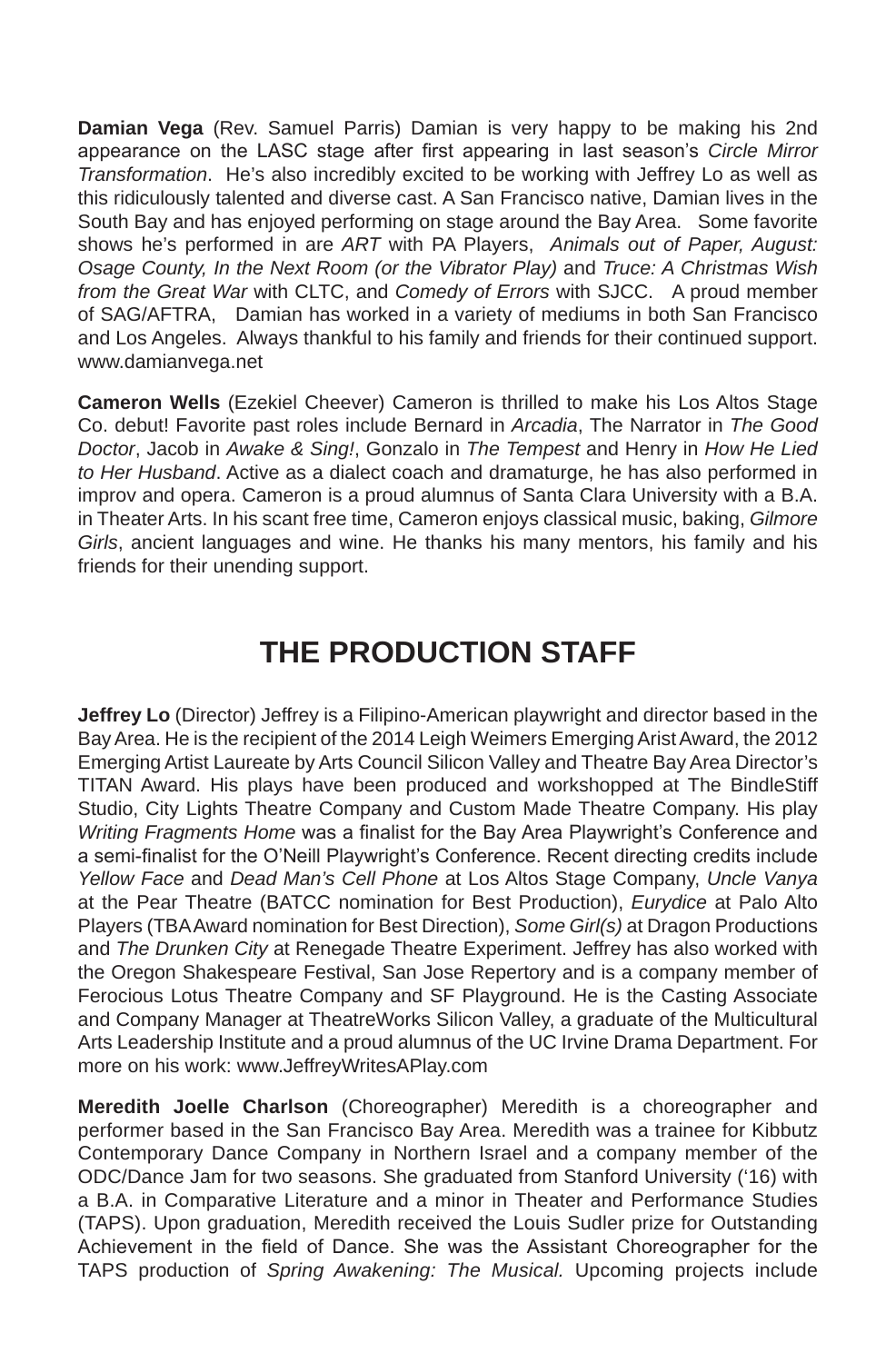choreographing for Faultline Theater and Custom Made Theater Company's production of *Tinderella: the Modern Musical* that opens Spring 2018.

**Aya Matsutomo** (Stage Manager) Aya returns to LASC after serving as stage manager for *Assassins* and *Man of La Mancha*. Other Stage Manager credits include *Spelling Bee, To Kill A Mockingbird* (HB), *Chinglish* (PAP), and *Cable Car Nymphomaniac* (Fogg Theatre Company). Originally from Japan, she received an M.A from San Jose State University, and currently serves as Master Electrician at Hillbarn Theatre. Additionally, she enjoys working as Stage Manager, Assistant Stage Manager, and Lighting Designer at theaters across the Bay Area, including: San Jose Stage Company, Palo Alto Players, Peninsula Youth Theatre, and Los Altos Youth Theatre.

**Randy Wong-Westbrooke** (Scenic Designer) Randy is a local scenic designer and Bay Area native. Driven by their own identity as a multiple minority person and desire to bring unheard voices from around the world to various audiences, they seek opportunities to work with diverse creative teams to tell relevant, impactful, and intersectional stories. Local credits include: *MacBitch* (Breadbox), *Ghost Limb* (Brava), *brownsville song (b-side for tray)* (Shotgun Players), *Beneath the Tall Tree* (TheatreFIRST), *Apocalypse, Please* (PianoFight), *dark is a different beast*  (6NewPlays), *Taming of the Shrew* (ACT M.F.A. Acting Program), *Stories High XVI*  (Bindlestiff Studio), *Avant GardARAMA!* (Cutting Ball). They will be the resident scenic designer for TheatreFIRST's 2017-2018 season. They have also been a scenic art assistant in Oregon Shakespeare Festival's F.A.I.R. Program and a mentee in the USITT Gateway Program. Education: Ithaca College, B.F.A.

**Brooke Jennings** (Costume Designer) Brooke is ecstatic to make her Los Altos Stage debut with this poignant production of *The Crucible*. A graduate of UC Santa Cruz's Theater Arts Masters Program, Brooke is an award winning Costume Designer currently working in the Bay Area and New York. Her credits include *Colossal, The Nether, Stage Kiss* (San Francisco Playhouse), *Peter Pan The Musical* (Berkeley Playhouse), *Midsummer of Love, Romeo and Juliet, HeroMonster, Ondine* (We Players), asst. designer: *A Lie of the Mind, Bad Jews* (Magic Theatre), *Where All Good Rabbits Go, Every 28 Hours, Maggie's Riff, Dead Dog's Bone* (FaultLine Theater*), The Singularity: New York Premier* (Virago Theater), and *Mother Night, Belleville, Chess The Musical, Six Degrees of Separation, Sam and Dede* (SF and NY Premieres), *The Crucible* (Custom Made Theatre Co.). Brooke is the 2015 Recipient for Best Costume Design by Theatre Bay Area for her work on We Players' *Ondine at Sutro*, directed by Ava Roy and Carly Cioffi.

**Nick Kumamoto** (Lighting Designer) Nick is the resident lighting and video designer at City Lights Theater Company, beginning his sixth year in residency with the company. In addition to City Lights and Los Altos Stage, he makes recurring appearances as a lighting and video designer at Berkeley Playhouse and Children's Musical Theatre San Jose. He has served as master electrician for companies including Opera San Jose and Palo Alto Players. Nick is a TBA award winner for Outstanding Lighting Design (2016) for *Dr. Jekyll and Mr. Hyde* at City Lights and a winner of the Leigh Weimers Emerging Artist Award (2014) for his work in the greater San Jose area designing lights and video projections. He is a graduate of Santa Clara University with a degree in mathematics.

**Howard Ho** (Sound Designer/Composer) Howard is a playwright, composer and sound designer. As a sound designer, he most recently worked with Native Voices on the premiere of *Fairly Traceable*. He has worked with East West Players on mainstage shows including *Washer/Dryer*, *Criers for Hire*, and *Kentucky* as well as their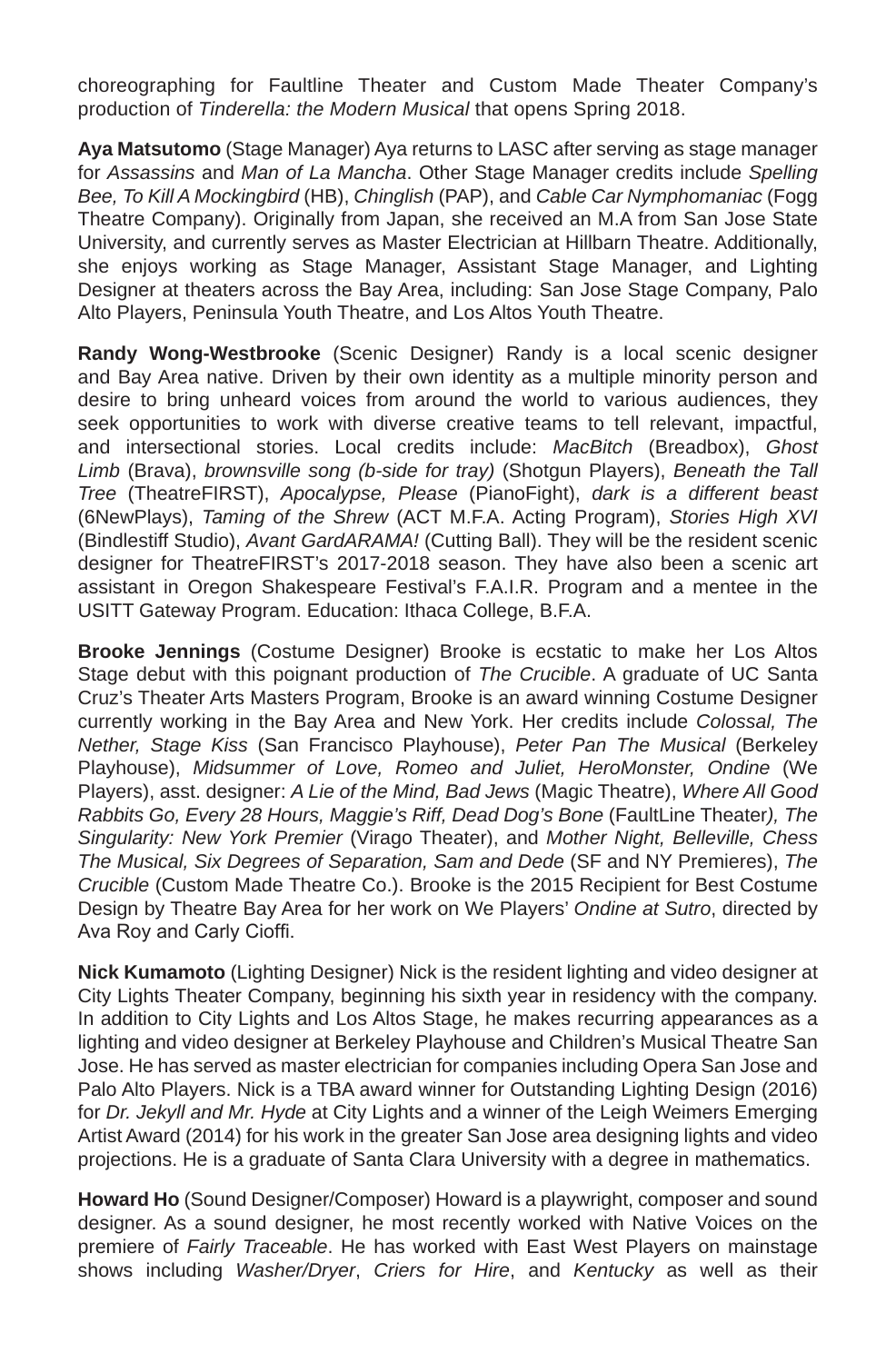educational touring shows including *US vs. Bhagat Singh Thind, Born to Lead, Taking Flight, re:mix't,* and *Our American Voice*. As an Associate Artist of Playwrights Arena, he sound designed *Dallas Non-Stop, Cinnamon Girl, @thespeedofjake, Bloodletting*, and *The Hotel Plays*. As former resident sound designer of Company of Angels, his credits include *Fatigued, Sun Sisters, Windchimes, Their Eyes Saw Rain*, and *LA Views Playlist*. As a playwright, he was a 2016 Center Theatre Group Literary Fellow and 2017 O'Neill National Playwrights Conference Finalist. He also makes Youtube videos explaining how the music in *Hamilton* works: youtube.com/howardhomusic. Twitter: ho\_howard

**Ting Na Wang** (Props Designer*)* Ting Na is a Taiwanese-native scenic designer, painter and props designer who has worked in the Bay Area since 2013. She has worked with LASC on numerous productions in the past three years, including *[title of show], One Flew Over the Cuckoo's Nest, Yellow Face*, *Assassins* and *Bat Boy.* Other recent credits include *Sordid Lives*, *Leaving the Blues* and *Casa Valentina* with New Conservatory Theatre,*The Little Mermaid* and *Into The Woods* with Palo Alto Players*, Uncle Vanya* with Pear Theatre, *Midsummer of Love* with We Players, *Vignettes on Love* and *Potrero Nuevo* with PlayGround.

**Grace Hoffman** (Dramaturg) After completing her B.A. in playwriting and dramaturgy from Emerson College in Boston, Grace moved back to the Bay Area. Since, she has dramaturged *Permanent Collection*, *Yellow Face* and now *The Crucible*. Her plays *Intimacy & Other Forgotten Things* and *Blood Sun* were both chosen as part of Emerson College's New Works Festival. This past year she participated in the amendment project at TheatreWorks, had a staged reading at Dragon Productions and a ten minute play in the Ohlone College Playwright's Festival. She's grateful for all the support she's had as an emerging artist and hopes you enjoy the performance!

**Jessica Skinner** (Directing Intern) Jessica is currently a high school Senior at the Harker School, where she actively participates in all parts of their conservatory program. She hopes to pursue directing in college and wants to thank the Los Altos Stage Company for providing her with such an amazing learning experience, along with the cast and crew of *The Crucible* for welcoming her with open arms and creating such a poignant and important show.

**Ken Kilen** (Scenic Carpenter) Ken is pleased to return for yet another LASC production. He has worked as a Sound Designer on *Man of La Mancha, Assassins*, and *[title of show]* and has provided sound consulting for several productions, including *The Great American Trailer Park Musical* and *The 25th Annual Putnam County Spelling Bee.* Ken has also served as Sound Designer for many Foothill Music Theatre productions, including *Little Shop of Horrors, Spring Awakening, Damn Yankees, How to Succeed in Business…, All Shook Up, Curtains,* and *The Laramie Project*. Other credits include producing and engineering recording projects with Bay Area artists.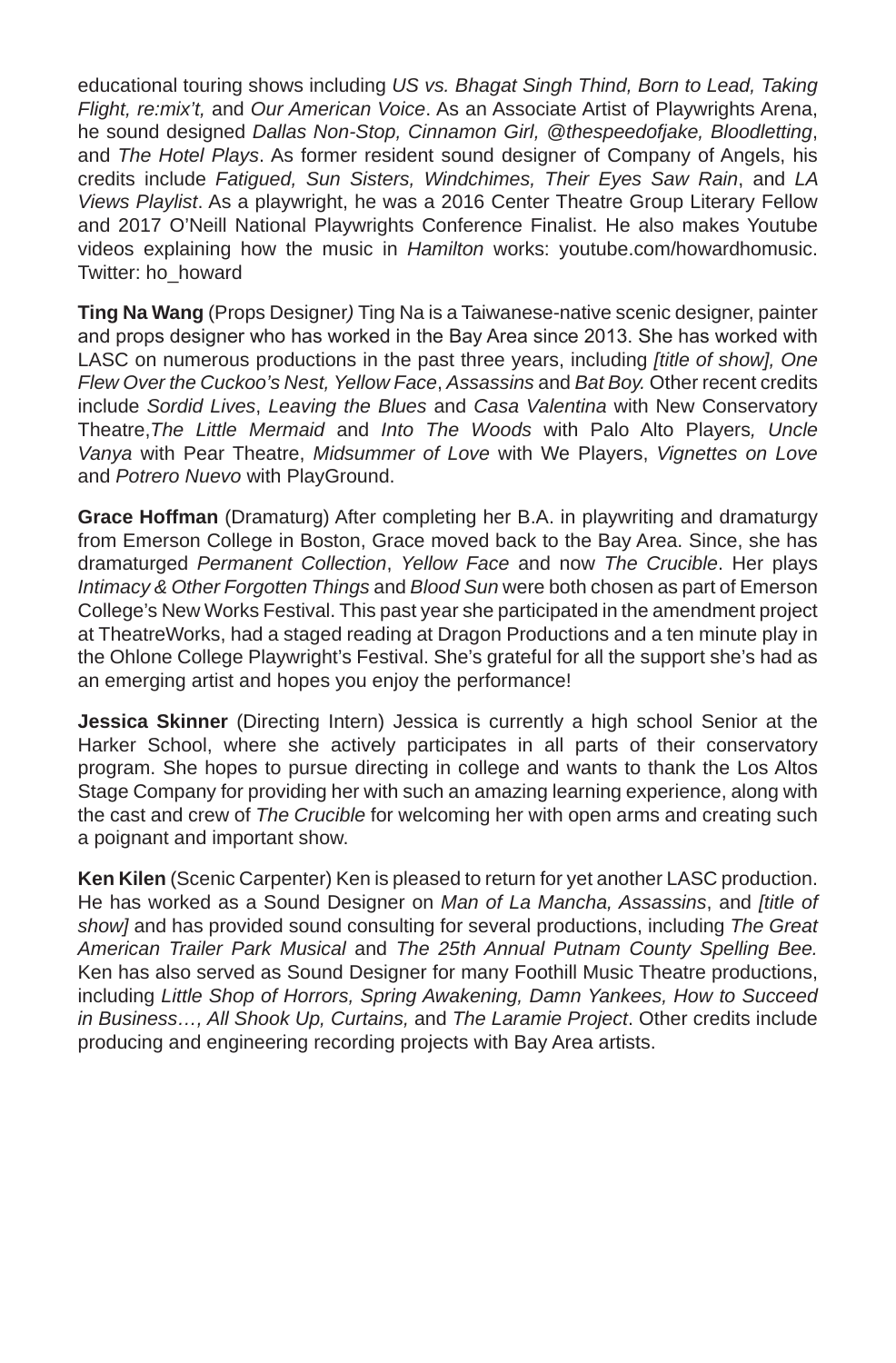*Totally exhilarating hour of singing, dancing and funny commercials. – New York Daily News*

## The 1940s Radio Hour

by Walton Jones

November 30 - December 23, 2017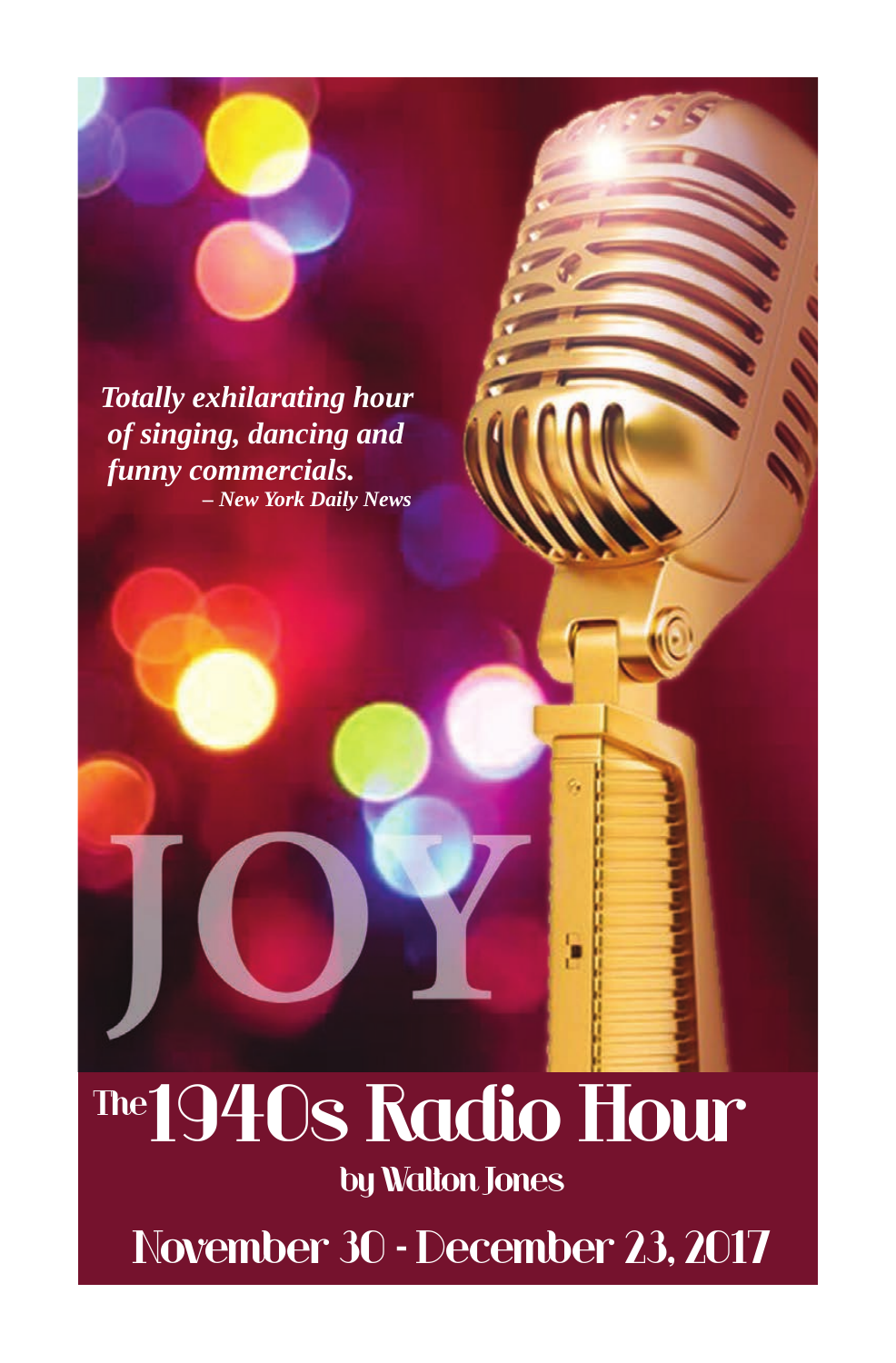#### **CORPORATION, FOUNDATION AND GOVERNMENT FUNDERS**

Los Altos Stage Company gratefully acknowledges the many businesses, corporations, and foundations whose generous support makes our productions possible.

> The City of Los Altos The David and Lucile Packard Foundation Los Altos Community Foundation **SVCreates** Los Altos Rotary Endowment Fund Courtyard by Marriott, Palo Alto-Los Altos Los Altos Community Investments Heising-Simons Foundation Alain Pinel Realtors, Kathy Bridgeman Coldwell Banker Real Estate, Charlene and Vicki Geers Young, Craig and Company, LLP

#### **DONOR CIRCLE MEMBERS**

Los Altos Stage Company gratefully acknowledges the following individuals who have joined our Donor Circle over the past year with a gift of \$250 or more. Funding from our Donor Circle members helps ensure that Los Altos Stage Company will continue to provide accessible and affordable cultural enrichment for local residents now and for generations to come. In return, they are invited to enjoy a richer theater experience with expanded access to the artists and directors we work with each season. To become a member of our Donor Circle, please contact Gary Landis at (650) 941.0551 or garylandis@losaltosstage.org.

#### **PRODUCERS**

**(\$2,500 and above)** Eileen and Robert Eng Nan and Chuck Geschke Karla Lacey and John Zoglin Richard Lonergan and Marilyn Manning Vicki and Dave Reeder Edward and Pamela Taft

#### **DIRECTORS**

**(\$1,000 to \$2,499)** Erik and Audra Branstad Cammie Bright Jerre and Nancy Hitz Dan and Rory Kaplan Michele and Steven Kirsch Ralph and Carol Kuiper Sue and Peter LaTourrette Penny and Roy Lave Mark and Candace Leonard Ann and George Limbach Clyde and Lois Noel Joanne Sobel John Sylvester Clay and Twila Woods

**STARS (\$500 - \$999)**

Bob and Lois Adams Matt and Marcia Allen Marge Bruno Robert Churchwell Brian and Jennifer Cilker Bill and Claudia Coleman Jim and Dee Cunningham Stephen and Vivien D'Andrea Betsy and John Fitch Molly Forstall Jackie Haugh Emmett Hearn Cheryl Holt Bette and Steven Houtchens David Hsiao Catherine and John Kristian Jim and Virginia Lyons Alice Montgomery Jean and Barbara Mordo Stephen Pollitt Paul Romeo and Lynn Stark Lynda Sanders David and Lenelle Smith Patti and Ed White Dennis and Melissa Wilkinson

#### **ENSEMBLE (\$250 - \$499)**

Max Beckman-Harned M/C Billik Dave and Sally Brew Dean and Linda Clark Smriti Deokule Kaye DeVries Chet and Pat Frankenfield Vicki Geers Barry and Irene Grenier Judy Hannemann Gloria Hom Mady and Mel Kahn Mark Keller Ken Kilen L. William and Gay Krause Petrita and David Lipkin Kathleen Radford Mary Ellen McWilliams Barbara Sarpa David Shapiro Leslie Skinner Pamela and Gene Thistle Michael Whisper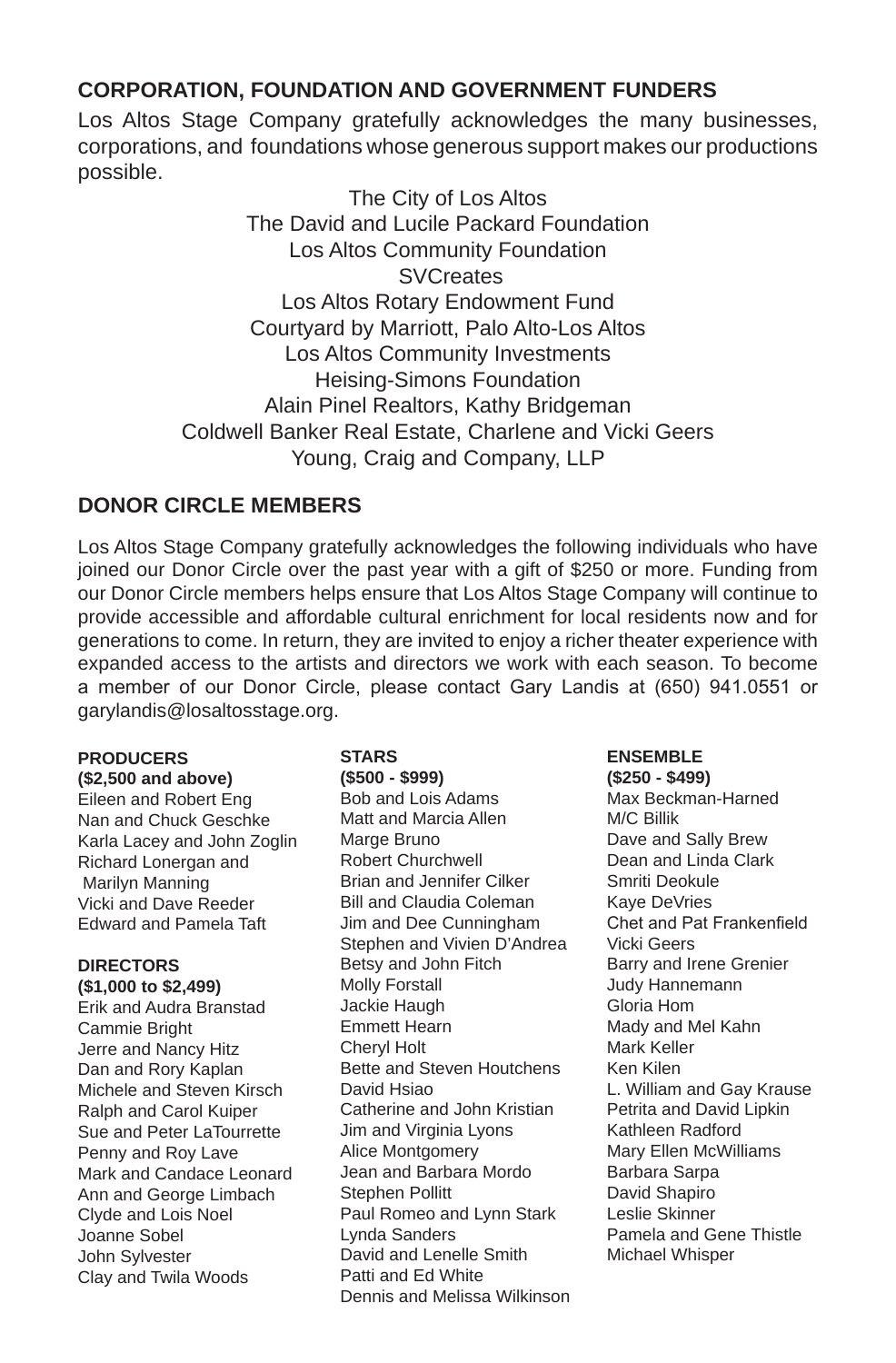#### **ANNUAL FUND GIFTS**

Los Altos Stage Company also gratefully acknowledges those individuals who gave gifts of up to \$250 to our annual fund campaign over the past 12 months.

Jeannine Antypas Emily Arcolino Marco Arrigoni Dee Baily Ian and Suzanne Band Susan Barkan Laurel Beecher Lauren Berman Patricia and John Blackie Judy Blumenstein Sophie Brown Felissa and Myron Cagan Kevin Canty Georgina Caraher June Casey Robert Castelluccio Kimberly Copher Matt Cuson Joyce Dougherty Alex and Loraine Drukarev Karen Duncan Patty Einarson Joe and Patricia Elek David Ellis Patricia and David Elson Teri and Joe Eyre Liliana Fabbri Madeleine and Steve Fackler Stuart and Tamara Fagin Randall and Karen Fowler Cathy Gates Janet and Sam Harding French Harris Walter Harrison Gary and Patricia Hedden Loretta Hein

Helen Helson Marilyn and Robert Henderson Olivia Hoeft Jenny Hood Anne Houghteling Kyle Hurlbut Joanne Jacobs Stratton Jaquette Janice Jones Jennifer Jurkovich Patrick Kapowich Kilgore Shannon Carol Kleyensteuber Robert Kwasnick Gary Landis and Amy Baker Betty Latta Marianne Leitereg Linda Liles Anthony Lima Mark Lindberg Kirk Lindstrom Robin and Tom Liston Alice Loughry Judith Manton Rich and Beverly Marconi Connie Mariottini Henry Massey Anthony Mastroberto Glenn and Gwen Meier Shareen Merriam Francoise Miller Cynthia Murphy Bert and Mary Nelson Carl and Myra Orta Meris Ota Amanda Pampena

Jan Pepper Patty Peterson Nick Phillips Patricia Plumer Leslie and Rosendo Pont Robert Powell John and Rosalie Price Margie Rauch Janice Richards Anthony Richmond and Pilar Parducci Martha Rowe Robert Savoie William Schick Bob Schoenthal Cynthia Sears Howard Shafer Kathy and Nick Sheridon Richard Slavin Ann Smith William Statsky Jackie Stephens Ryan Teon Jerry Thornhill Frederick and Nomi Trapnell Stan Turnbull Robin Wakshull Susan Ware Len Weisberg Kyle Welsh Robert and Nancy Williams Jane Willis Jennie Yeung Dennis Young Abby Zapanta Gisela Zebroski

## **FRONT OF HOUSE STAFF**

Charles Angell, Nada Angell, Amy Ruth Baker, Jonah Kai Baker, Haley Barta, Susan Buchs, Jenny Hollingworth, Larry Condit, Valerie Zborowski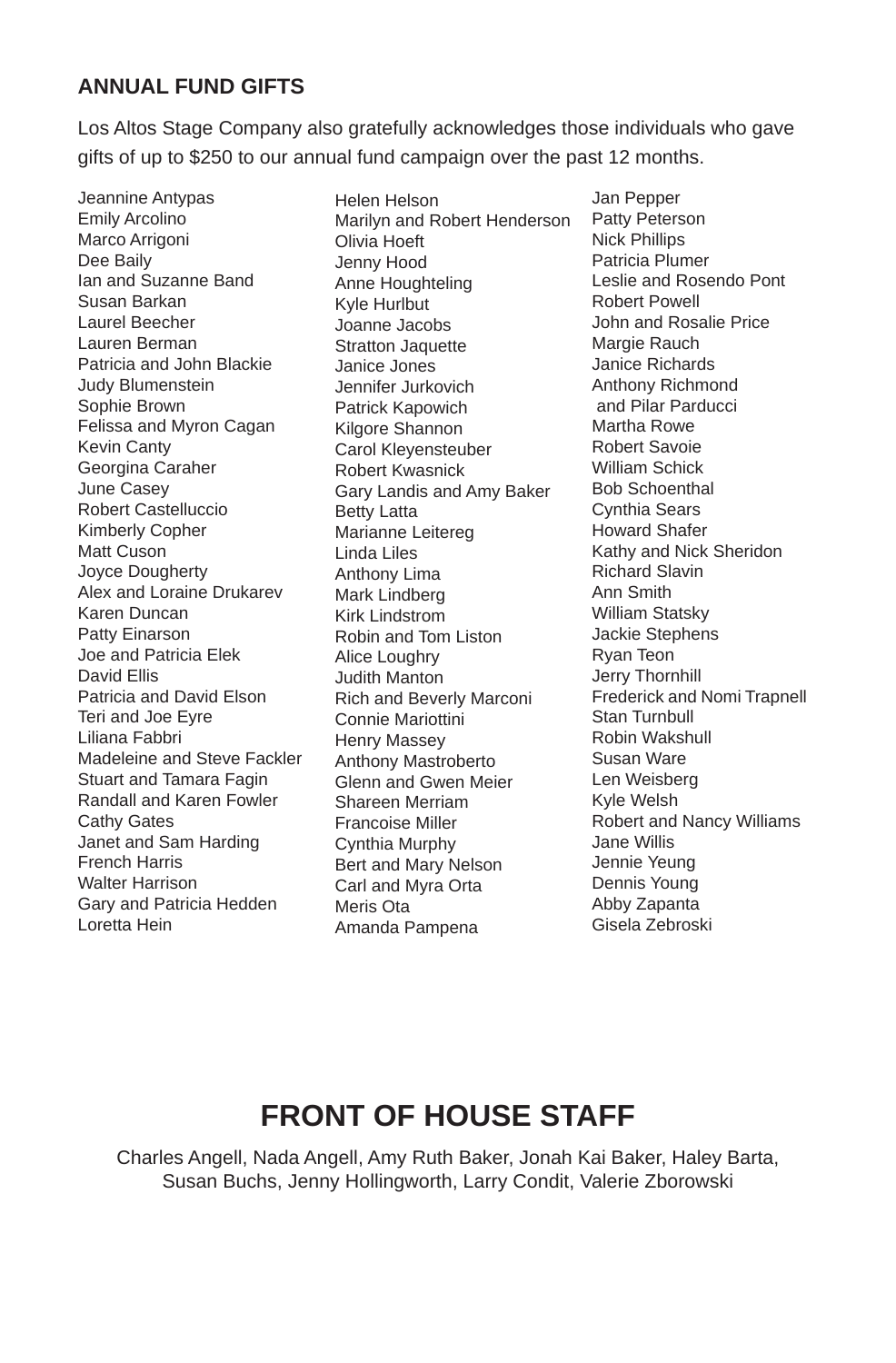

### **P.O. Box 151 Los Altos, CA 94023 650/941-0551 www.losaltosstage.org**

| Gary LandisExecutive Artistic Director  |
|-----------------------------------------|
|                                         |
| Jillian Toby-CummingsEducation Director |
|                                         |
|                                         |
|                                         |

### STAFF BOARD OF DIRECTORS

Smriti Deokule Eileen Eng Betsy Fitch Ralph Kuiper Karla Lacey

Roy Lave Richard Lonergan Vicki Reeder (President) John Sylvester

#### GENERAL INFORMATION

VENUE: BUS BARN THEATER 97 Hillview Ave, Los Altos, CA 94022 In the Hillview Community Center

#### BOX OFFICE

 Is located next to theater. Tickets and Information: (650) 941-0551. Hours: Wednesday, Thursday, and Friday, 3:00 - 6:00 pm. Will Call opens 30 minutes before curtain.

PERFORMANCE TIMES Wednesday, Thursday, Friday and Saturday at 8:00 pm, Sunday at 3:00 pm unless otherwise noted.

#### INDIVIDUAL TICKET PRICES

Preview Thursday: \$30 Opening Night: \$38 Wednesday: \$30 Thu/Fri/Sat: \$38 Sunday: \$34 Student price of \$20, excluding Opening Night

#### GROUP DISCOUNTS

Are available to groups of 10 or more. Call the Box Office for details.

#### TICKET EXCHANGES

Only subscribers can exchange their tickets, free of charge. All exchanges are subject to availability and we cannot guarantee the same assigned seats. Sorry, no ticket refunds.

WHEELCHAIR SEATING Is available. Please notify the Box Office in advance when purchasing tickets.

#### PLEASE REMEMBER

There is no smoking in the theater. Cameras and recording devices are prohibited. As a courtesy to other patrons, please turn off all electronic devices during the performance.

ENJOY THE SHOW!